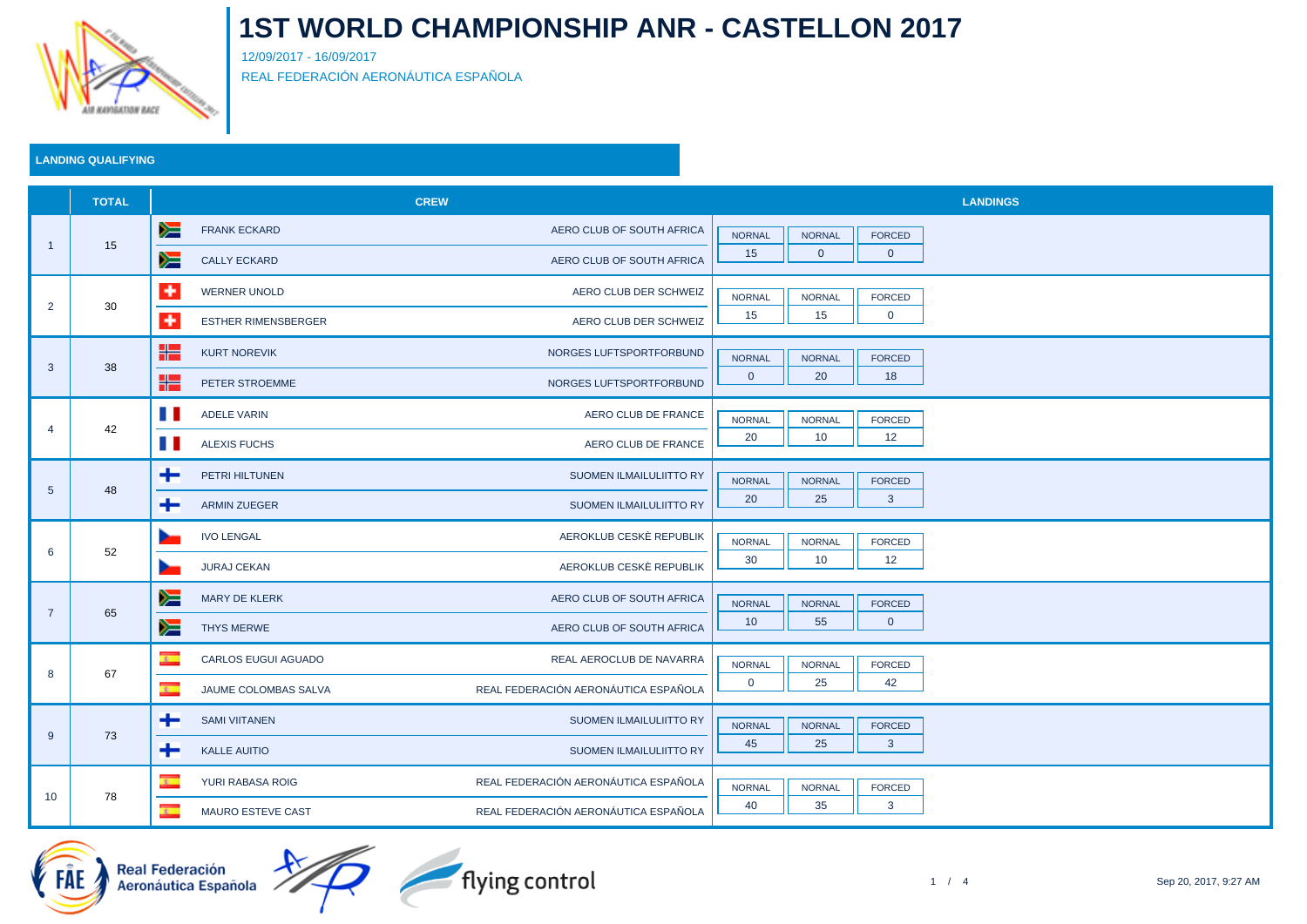

12/09/2017 - 16/09/2017 REAL FEDERACIÓN AERONÁUTICA ESPAÑOLA

### **LANDING QUALIFYING**

|    | <b>TOTAL</b> |                                                             | <b>CREW</b>                          | <b>LANDINGS</b>                                 |  |  |  |
|----|--------------|-------------------------------------------------------------|--------------------------------------|-------------------------------------------------|--|--|--|
| 11 | 82           | $\mathbf{r}$<br>ROBERTO BLANCO VELARDE                      | REAL FEDERACIÓN AERONÁUTICA ESPAÑOLA | <b>NORNAL</b><br><b>NORNAL</b><br><b>FORCED</b> |  |  |  |
|    |              | $\overline{\mathbb{C}}$<br>RAQUEL PAGOLA DIVASSON           | REAL FEDERACIÓN AERONÁUTICA ESPAÑOLA | 20<br>20<br>42                                  |  |  |  |
|    | 82           | $\equiv$<br>JOHANNES CSERVENY                               | ÖSTERREICHISCHER AERO CLUB           | <b>NORNAL</b><br><b>NORNAL</b><br>FORCED        |  |  |  |
| 12 |              | $\overline{\mathbf{r}}$<br>PABLO MANUEL KEENOY              | REAL FEDERACIÓN AERONÁUTICA ESPAÑOLA | 35<br>20<br>27                                  |  |  |  |
|    | 90           | Ф.<br><b>JULIO TEIXEIRA</b>                                 | FEDERAÇÃO PORTUGUESA DE AERONÁUTICA  | <b>NORNAL</b><br><b>NORNAL</b><br><b>FORCED</b> |  |  |  |
| 13 |              | $\bullet$<br><b>BERNARDO REIS</b>                           | FEDERAÇÃO PORTUGUESA DE AERONÁUTICA  | $\mathbf{0}$<br>$\overline{0}$<br>90            |  |  |  |
|    | 101          | <b>MARCUS CIESIELSKI</b><br>٠                               | DEUTSCHER AERO CLUB                  | <b>NORNAL</b><br><b>NORNAL</b><br><b>FORCED</b> |  |  |  |
| 14 |              | a.<br><b>ASTRID CIESIELSKI</b>                              | DEUTSCHER AERO CLUB                  | 20<br>60<br>21                                  |  |  |  |
|    |              | y<br><b>HANS SCHWEBEL</b>                                   | AERO CLUB OF SOUTH AFRICA            | <b>NORNAL</b><br><b>NORNAL</b><br>FORCED        |  |  |  |
| 15 | 133          | y≡<br>RONALD STIRK                                          | AERO CLUB OF SOUTH AFRICA            | 15<br>40<br>78                                  |  |  |  |
|    | 135          | $\overline{\mathbf{r}}$<br>FERNANDO AHIJADO MARTIN          | REAL FEDERACIÓN AERONÁUTICA ESPAÑOLA | <b>NORNAL</b><br><b>NORNAL</b><br>FORCED        |  |  |  |
| 16 |              | $\overline{\mathbf{r}}$<br>IÑIGO PRIETA SILVA               | REAL FEDERACIÓN AERONÁUTICA ESPAÑOLA | 5<br>40<br>90                                   |  |  |  |
|    | 140          | $\overline{\mathbf{z}}$<br>JOSE IGNACIO JUEZ                | REAL FEDERACIÓN AERONÁUTICA ESPAÑOLA | <b>NORNAL</b><br><b>NORNAL</b><br><b>FORCED</b> |  |  |  |
| 17 |              | $\overline{\mathbf{r}}$<br><b>JESUS JAVIER MAS MARTINEZ</b> | REAL FEDERACIÓN AERONÁUTICA ESPAÑOLA | 35<br>30<br>75                                  |  |  |  |
|    | 159          | $\overline{\mathbf{x}}$<br>MANUEL JOSE SOS GALLEN           | REAL FEDERACIÓN AERONÁUTICA ESPAÑOLA | <b>NORNAL</b><br><b>NORNAL</b><br><b>FORCED</b> |  |  |  |
| 18 |              | $\overline{\mathbf{r}}$<br>JOHISSY BRIONES ESTEBANEZ        | REAL FEDERACIÓN AERONÁUTICA ESPAÑOLA | 110<br>40<br>9                                  |  |  |  |
| 19 | 170          | $\overline{\mathbf{r}}$<br>YAGO OSSET MIRANDA               | REAL FEDERACIÓN AERONÁUTICA ESPAÑOLA | <b>NORNAL</b><br><b>NORNAL</b><br><b>FORCED</b> |  |  |  |
|    |              | $\overline{\mathbf{r}}$<br>DAVID ORTIZ BENITO               | REAL FEDERACIÓN AERONÁUTICA ESPAÑOLA | 20<br>45<br>105                                 |  |  |  |
|    |              | ╬<br>KENNETH JACOBSEN                                       | NORGES LUFTSPORTFORBUND              | <b>NORNAL</b><br><b>NORNAL</b><br>FORCED        |  |  |  |
| 20 | 185          | ╬<br>ANDERS M. W. LIBERG                                    | NORGES LUFTSPORTFORBUND              | 60<br>35<br>90                                  |  |  |  |

Real Federación<br>Aeronáutica Española



flying control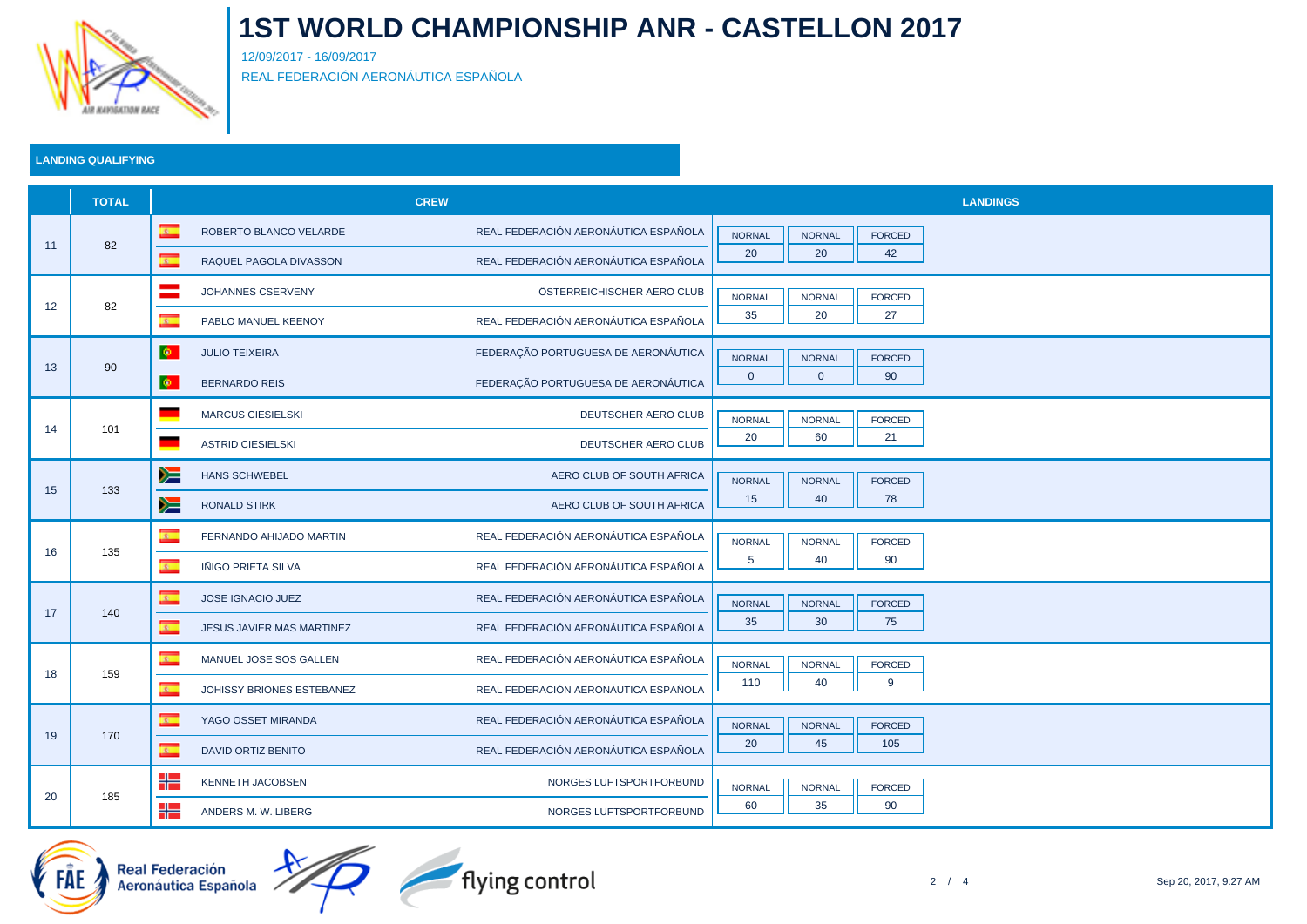

12/09/2017 - 16/09/2017 REAL FEDERACIÓN AERONÁUTICA ESPAÑOLA

### **LANDING QUALIFYING**

|    | <b>TOTAL</b> | <b>CREW</b>                |                              |                                           | <b>LANDINGS</b>      |                     |                      |  |
|----|--------------|----------------------------|------------------------------|-------------------------------------------|----------------------|---------------------|----------------------|--|
| 21 | 233          | $\overline{\mathbf{r}}$    | <b>VICENTE NEBOT PEIRAT</b>  | REAL FEDERACIÓN AERONÁUTICA ESPAÑOLA      | <b>NORNAL</b>        | <b>NORNAL</b>       | <b>FORCED</b>        |  |
|    |              | $\mathcal{R}_{\mathbb{Z}}$ | PERE JOAN NOGUEROLES ASENCIO | REAL FEDERACIÓN AERONÁUTICA ESPAÑOLA      | 175                  | 40                  | 18                   |  |
|    | 249          | a a                        | DÖRTHE GRUBEK                | DEUTSCHER AERO CLUB                       | <b>NORNAL</b>        | <b>NORNAL</b>       | <b>FORCED</b>        |  |
| 22 |              | ×,                         | <b>ARNOLD GRUBEK</b>         | <b>DEUTSCHER AERO CLUB</b>                | 150                  | 45                  | 54                   |  |
|    | 270          |                            | <b>LORENZO RAMAZZOTTI</b>    | FEDERATION AERONAUTIQUE LUXEMBURGOUISE    | <b>NORNAL</b>        | <b>NORNAL</b>       | <b>FORCED</b>        |  |
| 23 |              | =                          | <b>HEINZ CHRISTIAN</b>       | FEDERATION AERONAUTIQUE LUXEMBURGOUISE    | 200                  | 40                  | 30                   |  |
|    |              | 을                          | <b>CHRIS BARNES</b>          | ROYAL AERO CLUB OF THE UNITED KINGDOM LTD | <b>NORNAL</b>        | <b>NORNAL</b>       | FORCED               |  |
| 24 | 285          | ∺                          | <b>DAVE REID</b>             | ROYAL AERO CLUB OF THE UNITED KINGDOM LTD | 65                   | 20                  | 300                  |  |
|    |              | 半                          | <b>RODNEY BLOIS</b>          | ROYAL AERO CLUB OF THE UNITED KINGDOM LTD | <b>NORNAL</b>        | <b>NORNAL</b>       | FORCED               |  |
| 25 | 299          | 噐                          | <b>JUDITH WORDSWORTH</b>     | ROYAL AERO CLUB OF THE UNITED KINGDOM LTD | 10                   | 175                 | 114                  |  |
|    |              | €                          | ANDREAS SALOMÓN              | KYPRIAKI AERATHLITIKI OMOSPONDIA          | <b>NORNAL</b>        | <b>NORNAL</b>       | <b>FORCED</b>        |  |
| 26 | 309          | €                          | <b>CHRISTOS LIMNATITIS</b>   | KYPRIAKI AERATHLITIKI OMOSPONDIA          | 250                  | 20                  | 39                   |  |
|    | 340          | $\overline{\phantom{a}}$   | <b>INGA VENSLOVAITE</b>      | <b>LIETUVOS AEROKLUBAS</b>                | <b>NORNAL</b>        | <b>NORNAL</b>       | <b>FORCED</b>        |  |
| 27 |              | $\mathcal{L}$              | <b>IGOR POZAMANTIR</b>       | LIETUVOS AEROKLUBAS                       | 90                   | 50                  | 300                  |  |
|    | 345          | $\Phi$ .                   | <b>FILIPA OLIVEIRA</b>       | FEDERAÇÃO PORTUGUESA DE AERONÁUTICA       |                      |                     |                      |  |
| 28 |              | $\Phi$ .                   | <b>CAROLINA BAPTISTA</b>     | FEDERAÇÃO PORTUGUESA DE AERONÁUTICA       | <b>NORNAL</b><br>90  | <b>NORNAL</b><br>55 | <b>FORCED</b><br>300 |  |
| 29 |              |                            |                              |                                           |                      |                     |                      |  |
|    | 383          | $\mathcal{L}$              | <b>POVILAS LIBERIS</b>       | <b>LIETUVOS AEROKLUBAS</b>                | <b>NORNAL</b><br>300 | <b>NORNAL</b><br>65 | <b>FORCED</b><br>18  |  |
|    |              | $\mathcal{L}$              | <b>KRIVICKAS IGNAS</b>       | LIETUVOS AEROKLUBAS                       |                      |                     |                      |  |
| 30 | 427          | $\overline{\mathbf{x}}$    | PEDRO NOGUEROLES VIÑES       | REAL FEDERACIÓN AERONÁUTICA ESPAÑOLA      | <b>NORNAL</b>        | <b>NORNAL</b>       | FORCED               |  |
|    |              | $\overline{\mathbf{c}}$    | ANTONIO BENEYTEZ MARTIN      | REAL FEDERACIÓN AERONÁUTICA ESPAÑOLA      | 440                  | 15                  | 12                   |  |





flying control